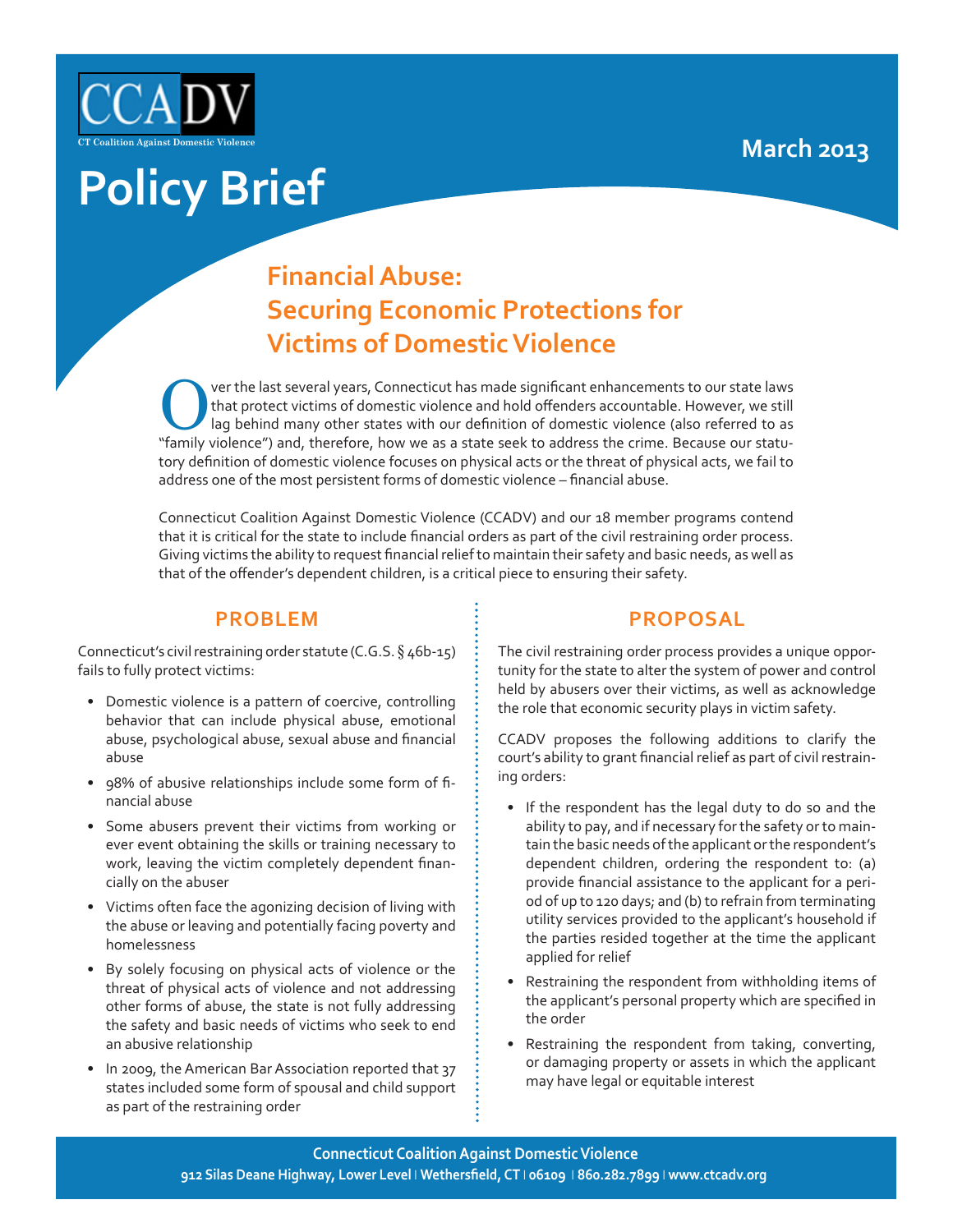## **WHAT IS FINANCIAL ABUSE?**

Domestic violence is widely considered to be abusive behavior used by a person to maintain power and control over an intimate partner or family member. The most common form of abuse that people associate with domestic violence is physical abuse, such as hitting, slapping, punching and kicking. But in fact, domestic violence is a pattern of coercive, controlling behavior that can go far beyond an act of physical abuse, including emotional abuse, psychological abuse, sexual abuse and financial abuse.

A 2009 national poll conducted by the Allstate Foundation found that 86% of Americans did not associate "economic abuse" with domestic violence.<sup>1</sup> While less commonly understood, financial abuse is a tactic used frequently by abusers to ensure the dependency of their victim. The U.S. Department of Justice defines economic abuse as "making or attempting to make an individual financially dependent by maintaining total control over financial resources, withholding one's access to money, or forbidding one's attendance at school or employment."<sup>2</sup>

There are generally three categories of financial abuse: preventing the victim from acquiring resources, preventing the victim from using resources, or exploiting the victim's resources.<sup>3</sup> These actions can lead victims to be entirely dependent on their abuser with little or no ability to financially care for themselves or their children.

#### **EXAMPLES OF FINANCIAL ABUSE:**

- Forbidding the victim to work or attend school
- Sabotaging employment opportunities by giving the victim a black eye or other visible injury prior to an important meeting
- Jeopardizing employment by stalking or harassing the victim at the workplace
- Denying access to a vehicle or damaging the vehicle so that the victim cannot get to work
- Sabotaging educational opportunities by destroying class assignments
- Withholding money or giving "an allowance"
- Not allowing the victim access to bank accounts
- Hiding family assets
- Running up debt in the victim's name

#### **THE IMPACT ON LEAVING**

According to the National Network to End Domestic Violence, research indicates that financial abuse is experienced in 98% of abusive relationships.<sup>4</sup> While many factors impact a victim's decision to leave an abusive relationship, one of the reasons for staying most frequently cited by victims is a lack of access to financial resources. Victims are often confronted with the agonizing decision of staying in an abusive relationship or leaving and possibly facing extreme poverty and homelessness.

> **98%** *of abusive relationships include some form of financial abuse*

Financial retaliation is also extremely common when a victim decides to end an abusive relationship. Upon deciding to leave, a victim will often discover that her<sup>5</sup> partner has drained the joint bank account leaving her without access to cash. Further, a victim may find that her credit history has been destroyed because her abuser stole her identity and ran up excessive charges on her credit card. That is, of course, if she was ever allowed to build a credit history through use of credit cards or acquisition of assets. Either way, her abuser's actions have rendered her unable to obtain housing.

When considering the total number of intimate partner violence victims in the U.S., the Center for Disease Control and Prevention reports that nearly 8 million days of paid work and productivity are lost.<sup>6</sup> Victims miss work for a variety of reasons, including infliction of physical injuries, lack of transportation, depression, fear that her abuser will harass her at the workplace, etc. Without access to cash, credit or stable income, victims can very quickly find themselves homeless. Here in Connecticut, our domestic violence shelters serve nearly 2,400 adults and children each year. The prospect of being homeless is terrifying and reason enough for many victims to remain in an abusive relationship.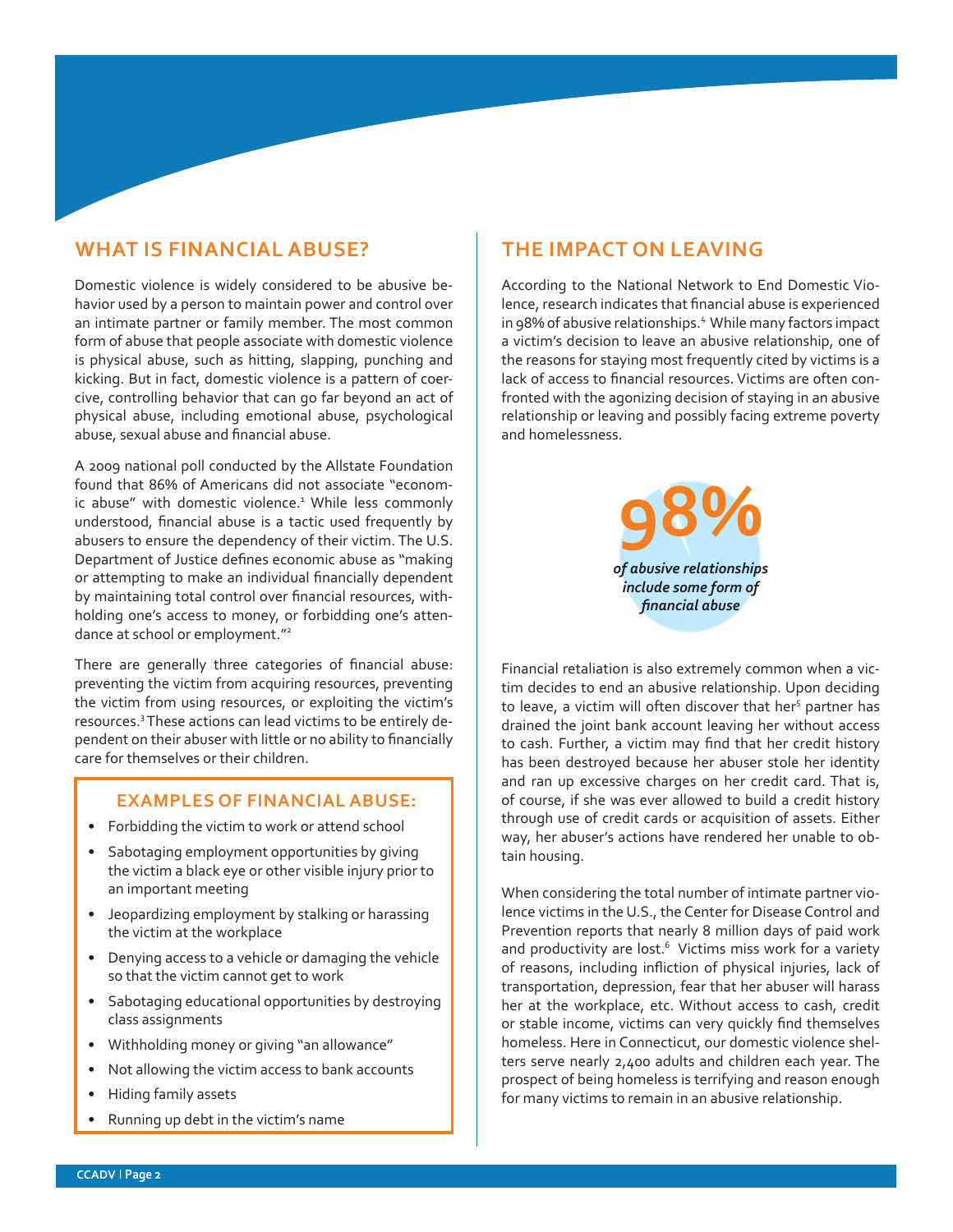## **USING RESTRAINING ORDERS TO GRANT ECONOMIC PROTECTIONS**

The immediate days following a woman's decision to leave are often the most difficult for those who have experienced financial abuse. She is not only contending with the emotional trauma of the abuse, but she must also find a safe place to live and financial resources to care for herself and possibly her children. The reality of financial constraints often results in her return to her abuser. By providing temporary but immediate financial relief to victims through Connecticut's civil restraining order (RO) process, victims will have access to resources that can help keep them safe and keep them away from their abuser.

The RO process provides a unique opportunity for the state to alter the system of power and control held by abusers over their victims. RO laws should "provide remedies that permit a multidimensional reordering of the relationship, from the terms of the legal relationship to a recalibration of the power dynamics."7 Financial relief is just as critical to the victim's overall safety as removing a physically abusive partner from the home. "An order to vacate a residence may not offer adequate assistance if a survivor lacks the monetary resources to pay the rent or mortgage."<sup>8</sup> If by removing the abuser a woman is left without the financial resources to which she has been made dependent, than she will still face harm and uncertainty.

The goal of the RO is to ensure the safety of the victim and that safety is undoubtedly dependent on access to financial resources. Domestic violence can impoverish its victims and leave them vulnerable to increased risk of violence. A significant cost is often borne by a victim who seeks to keep her abuser away as she establishes a free and independent life. As was previously mentioned, lack of access to financial resources is one of the reasons most frequently cited by victims who remain in an abusive relationship. Therefore, if the RO statute is to achieve its "legislative mandate, courts must honor requests for economic justice."<sup>9</sup>



## **CONNECTICUT'S CURRENT RESTRAINING ORDER STATUTE**

CT General Statutes  $\S$  46b-15 – relief from physical abuse by family or household member – states that:

(a) Any family or household member as defined in section 46b-38a who has been subjected to a continuous threat of present physical pain or physical injury, stalking or a pattern of threatening, by another family or household member may make an application to the Superior Court for relief under this section.

(b) The application form shall allow the applicant, at the applicant's option, to indicate whether the respondent holds a permit to carry a pistol or revolver or possesses one or more firearms. The application shall be accompanied by an affidavit made under oath which includes a brief statement of the conditions from which relief is sought. Upon receipt of the application the court shall order that a hearing on the application be held not later than fourteen days from the date of the order. The court, in its discretion, may make such orders as it deems appropriate for the protection of the applicant and such dependent children or other persons as the court sees fit. In making such orders, the court, in its discretion, may consider relevant court records if the records are available to the public from a clerk of the Superior Court or on the Judicial Branch's Internet web site. Such orders may include temporary child custody or visitation rights, and such relief may include, but is not limited to, an order enjoining the respondent from (1) imposing any restraint upon the person or liberty of the applicant; (2) threatening, harassing, assaulting, molesting, sexually assaulting or attacking the applicant; or (3) entering the family dwelling or the dwelling of the applicant. Such order may include provisions necessary to protect any animal owned or kept by the applicant including, but not limited to, an order enjoining the respondent from injuring or threatening to injure such animal. If an applicant alleges an immediate and present physical danger to the applicant, the court may issue an ex parte order granting such relief as it deems appropriate. If a postponement of a hearing on the application is requested by either party and granted, the order shall not be continued except upon agreement of the parties or by order of the court for good cause shown.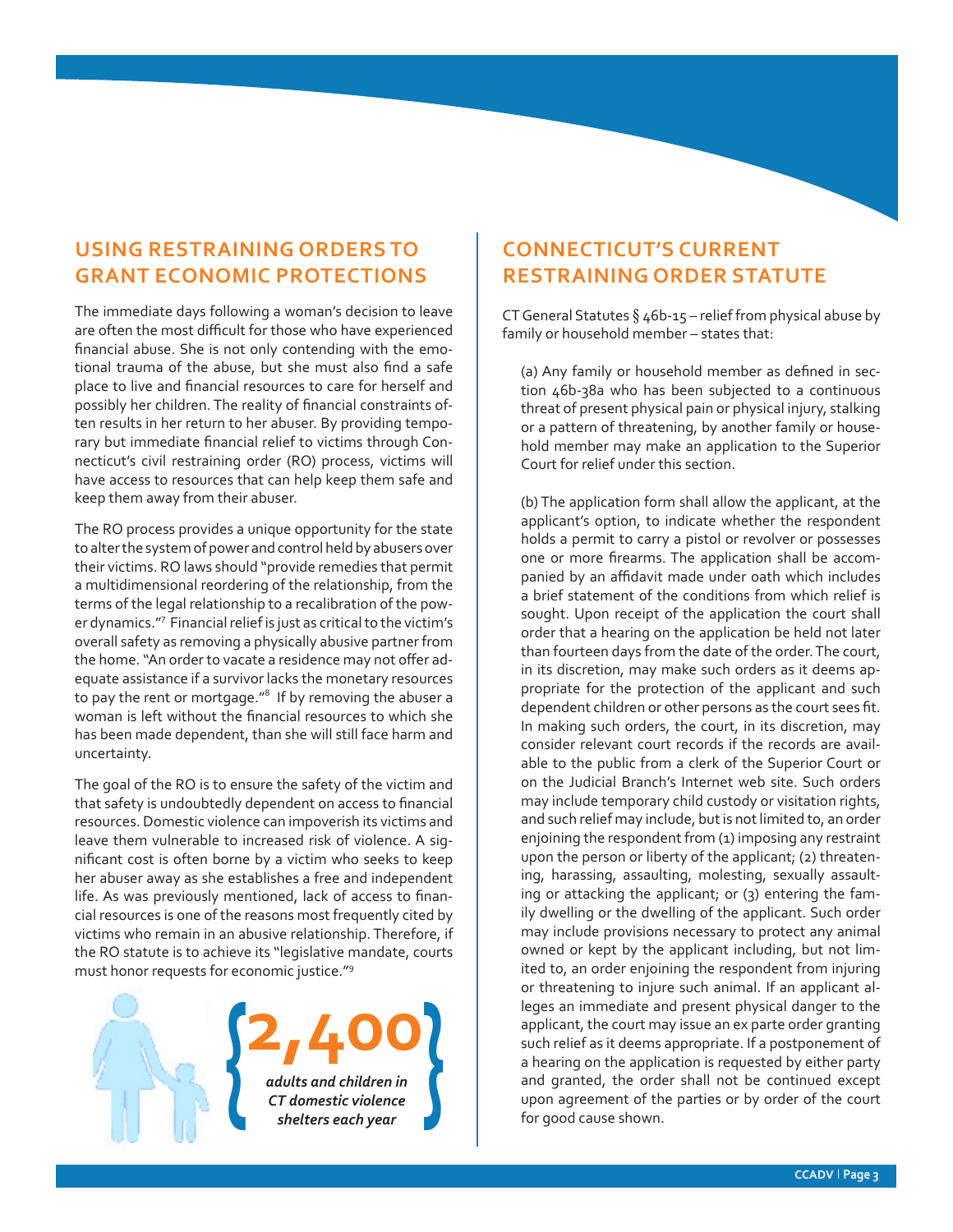### **CCADV'S PROPOSAL**

The state's current statute contains the catch-all phrase "such relief may include, but is not limited to…" before it goes on to outline several types of physical actions that the respondent is enjoined from taking. Based on the broad nature of the catch-all phrase, it would appear that judges can already grant temporary financial relief under this statute. However, it is the experience of our advocates that most judges are unwilling to consider any type of temporary financial relief as part of the process, viewing it as something unrelated to the RO process.

CCADV proposes the following additions to clarify the court's ability to grant financial relief as part of civil restraining orders under C.G.S. § 46b-15 and thereby acknowledge the role that economic security plays in victim safety.

- If the respondent has the legal duty to do so and the ability to pay, and if necessary for the safety or to maintain the basic needs of the applicant or the respondent's dependent children, ordering the respondent to: (a) provide financial assistance to the applicant for a period of up to 120 days; and (b) to refrain from terminating utility services provided to the applicant's household if the parties resided together at the time the applicant applied for relief
- Restraining the respondent from withholding items of the applicant's personal property which are specified in the order
- Restraining the respondent from taking, converting, or damaging property or assets in which the applicant may have legal or equitable interest

This proposal would not apply to the state's temporary, emergency restraining order ("ex parte"). Financial orders would only be considered at the restraining order hearing to consider the application.



It is critical that the court system view domestic violence beyond the narrow definition of physical abuse and instead for the totality of the broad crime that it is. "When the civil system is deeply intertwined with the criminal justice system, it tends to restrict the domestic violence narrative to criminal acts and physical violence. Psychological, emotional, and economic abuses are not addressed nor listened to unless they somehow meet the definition of a crime that is recognized by the court."10

Eliminating what is perceived as the immediate threat of violence is only part of the equation. Ensuring that a victim is given financial protections is as critical a part of providing her with safety as removing the physically abusive partner from the home. Without this protection, a victim is likely to face the continued threat of violence either as a result of homelessness or because she returns to her abuser because of financial constraints.

Referring a victim to another process outside of the RO causes unnecessary delay and fails to meet the immediate safety needs of victims. The abuser has chosen his actions and he should be held accountable for them. By requiring him to provide temporary financial assistance for a timelimited period following the issuance of a RO, the victim is provided the opportunity to regain the power and control over her own life and take the steps necessary to become financially stable and fully independent – something that in many cases, the abuser has prevented her from doing up until that point.

It is never acceptable to ask a victim to choose between her safety and economic survival. It is almost impossible for anyone, whether or not they are a victim of domestic violence, to make basic life decisions if they have no roof over their head. For instance, securing employment will prove difficult if each day is spent figuring out where you will sleep that night. Immediate financial protection could mean the difference between staying or leaving. Connecticut's RO process can and should provide this level of protection.

process can and should provided a states include some form of **a** *spousal and child support in the civil restraining order*

**CCADV ǀ Page 4**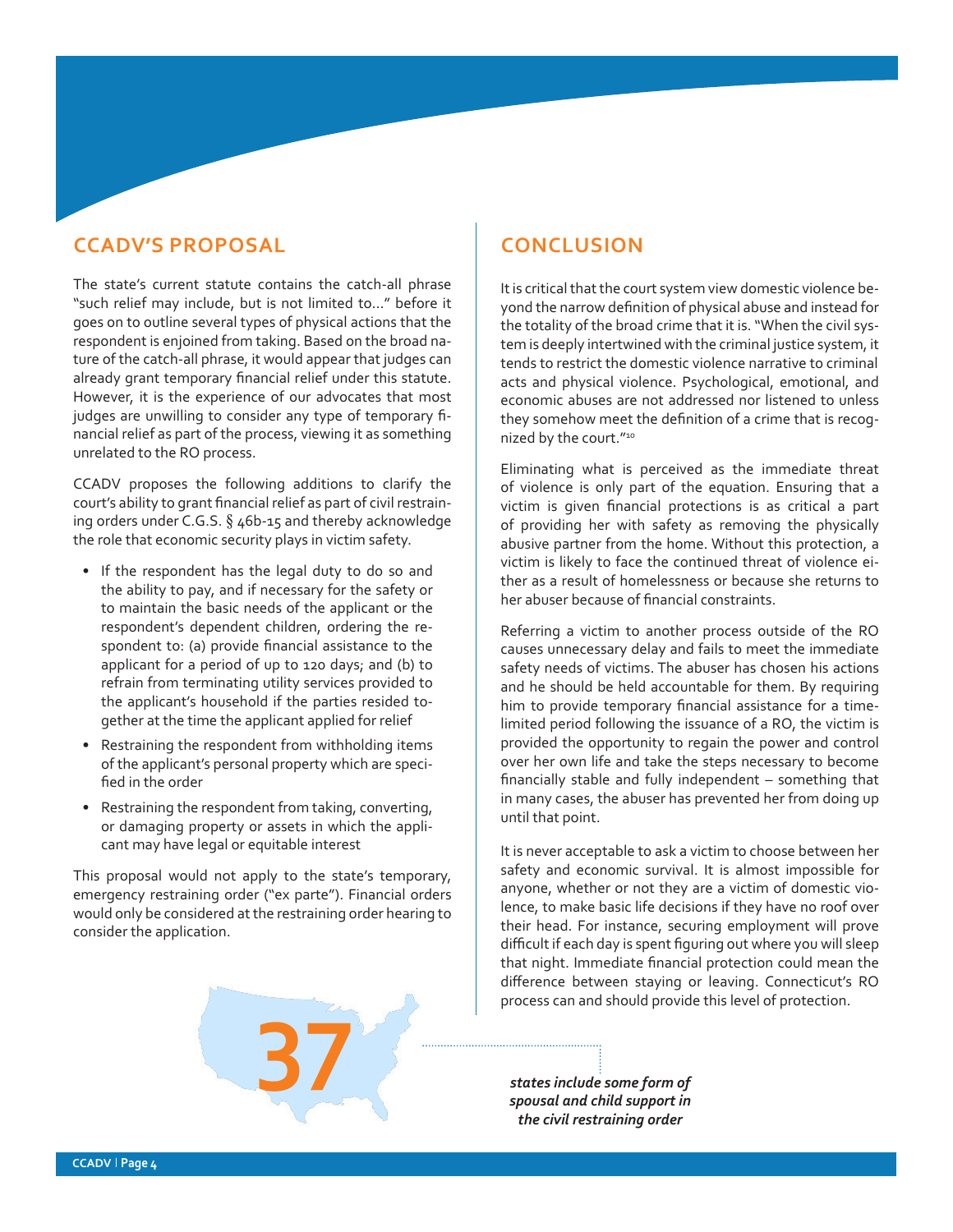#### **WHAT ARE OTHER STATES DOING?**

In 2009, the American Bar Association reported that at least 37 states<sup>11</sup> have incorporated some form of child and spousal support in the RO (also referred to as "civil protection orders" or CPOs). The following is a brief synopsis of economic protections provided in the RO process of other northeastern states:

#### **New Hampshire**<sup>12</sup>

- Granting the plaintiff the exclusive right of use and possession of household furniture or a specific automobile, unless the defendant exclusively owns such personal property and has no legal duty to support the plaintiff or minor children
- Ordering the defendant to make automobile, insurance, healthcare, utilities, rent, or mortgage payments
- Directing the defendant to pay financial support to the plaintiff or minor children, unless the defendant has no legal duty to support the plaintiff or minor children
- Ordering the defendant to pay the plaintiff monetary compensation for losses suffered as a direct result of the abuse (e.g.: loss of earnings, medical and dental expenses, moving and shelter expenses)

#### New Jersey<sup>13</sup>

- Granting exclusive use of the residence to the plaintiff regardless of whether the residence is jointly or solely owned/leased by the parties
- Requiring the defendant to pay monetary compensation to the victim for losses suffered as a direct result of the act of domestic violence (e.g.: loss of earnings or other support, including child or spousal support, cost of repair or replacement of property damaged or destroyed by the defendant, moving expenses)
- Requiring the defendant make or continue to make rent or mortgage payments on the residence occupied by the victim if the defendant has a legal duty to support the victim
- Awarding emergency monetary relief, including emergency support for minor children, to the victim

#### **Vermont**<sup>14</sup>

- Ordering the defendant to pay the plaintiff's living expenses for a fixed period of time, if the defendant has a duty to support the plaintiff
- Temporary order of child support, if the defendant has a duty to support the child or children

#### **Maine**<sup>15</sup>

- Ordering a division of personal property and household goods and furnishings; refrain from taking, converting or damaging property in which the plaintiff has a legal interest
- Ordering payment of temporary support for the dependent party or for a child, where there is a legal obligation to support the dependent party or child
- Ordering payment of monetary compensation to the abused person for losses suffered as a direct result of the abuse

#### **Massachusetts**<sup>16</sup>

- Ordering the defendant to pay temporary support for the plaintiff or any child in that plaintiff's custody or both, when the defendant has the legal obligation to support such a person
- Ordering the defendant to pay the person abused monetary compensation for the losses suffered as a direct result of such abuse (e.g.: lost earnings, cost of restoring utilities, medical)